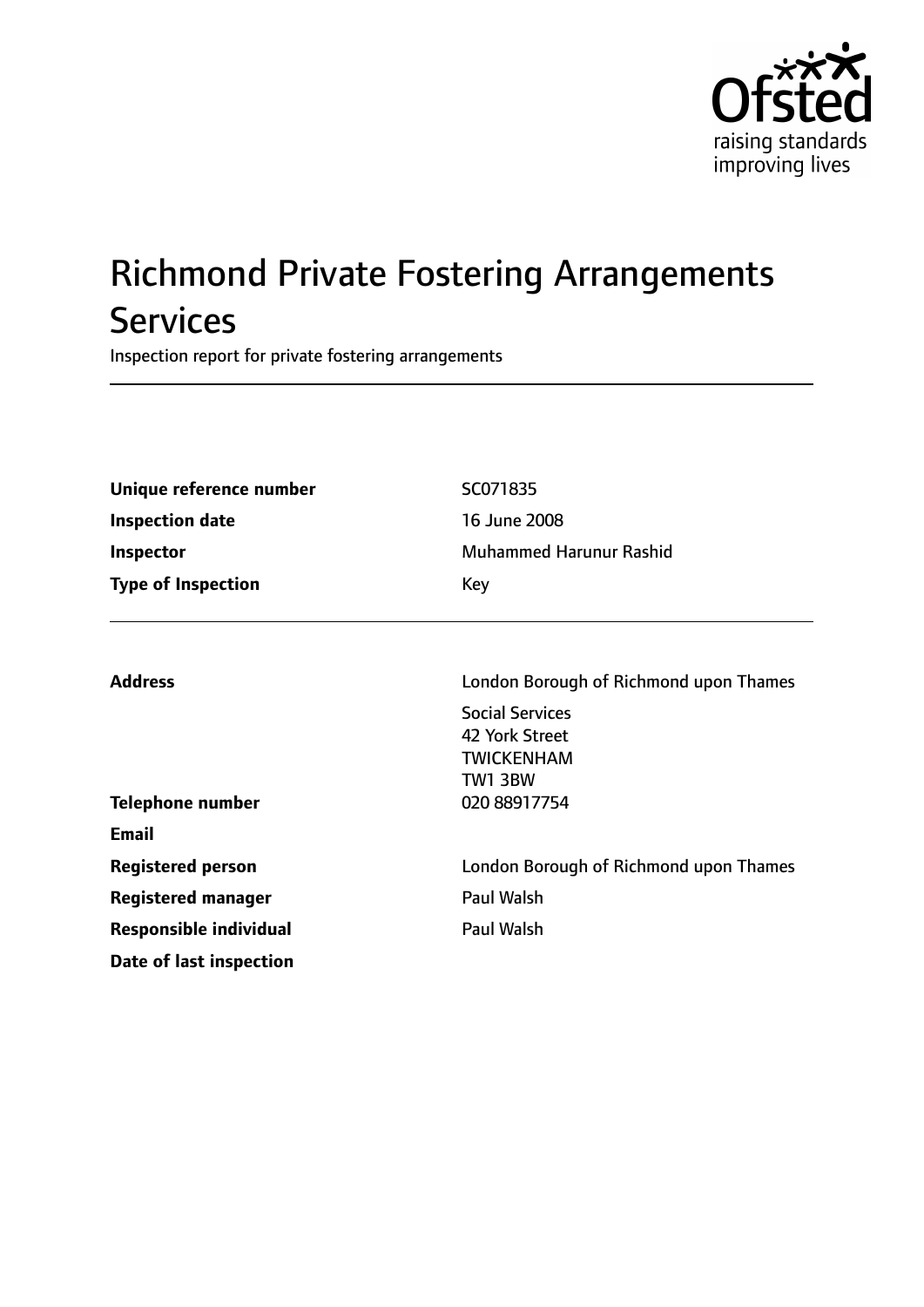© Crown copyright 2008

Website: www.ofsted.gov.uk

This document may be reproduced in whole or in part for non-commercial educational purposes, provided that the information quoted is reproduced without adaptation and the source and date of publication are stated.

You can obtain copies of The Children Act 2004, Every Child Matters and The National Minimum Standards for Children's Services from: The Stationery Office (TSO) PO Box 29, St Cripins, Duke Street, Norwich, NR3 1GN. Tel: 0870 600 5522. Online ordering: www.tso.co.uk/bookshop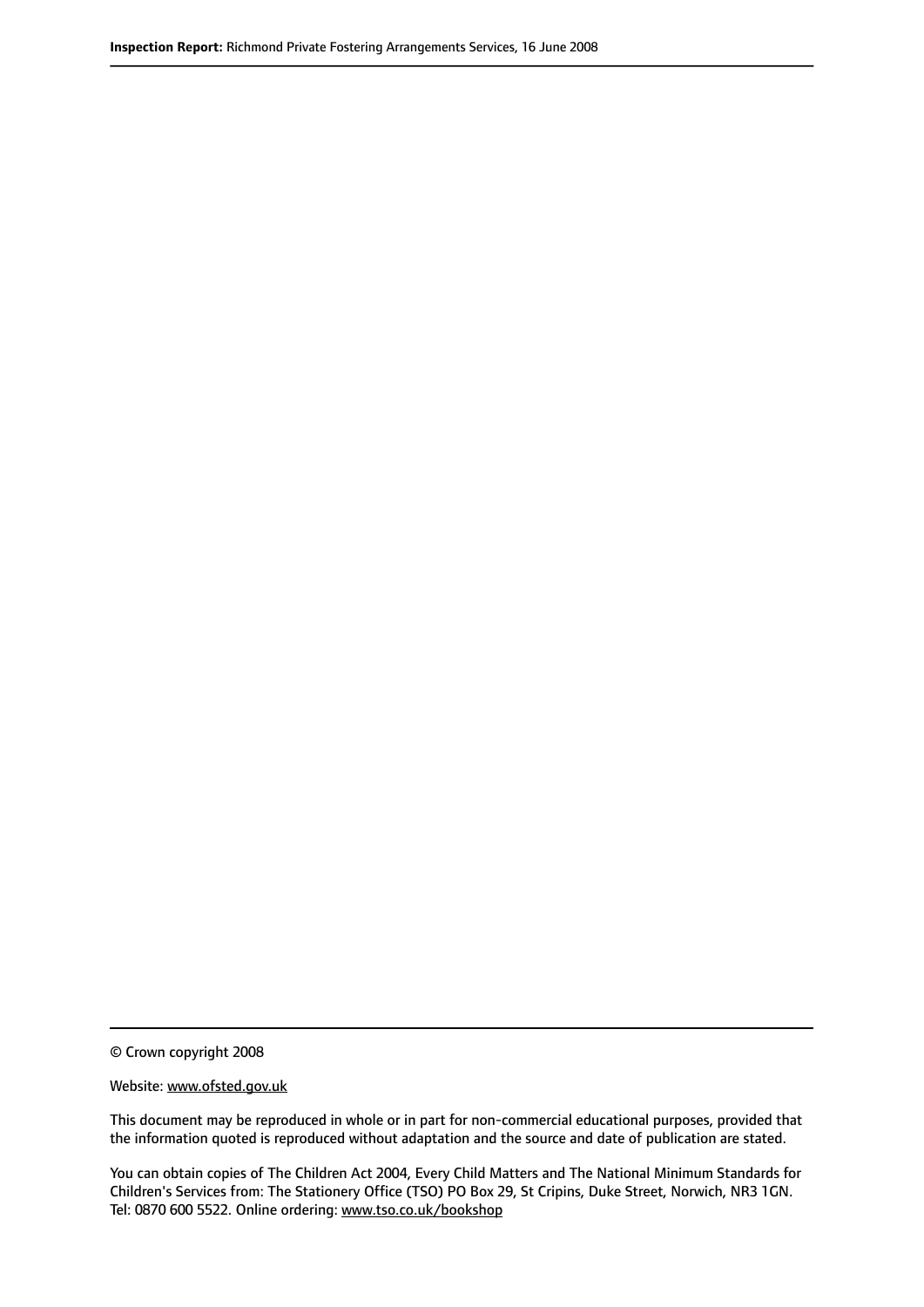# **About this inspection**

The purpose of this inspection is to assure children and young people, parents, the public, local authorities and government of the quality and standard of the service provided. The inspection was carried out under the Care Standards Act 2000.

This report details the main strengths and any areas for improvement identified during the inspection. The judgements included in the report are made in relation to the outcome for children set out in the Children Act 2004 and relevant National Minimum Standards for the establishment.

#### **The inspection judgements and what they mean**

| Outstanding:  | this aspect of the provision is of exceptionally high quality |
|---------------|---------------------------------------------------------------|
| Good:         | this aspect of the provision is strong                        |
| Satisfactory: | this aspect of the provision is sound                         |
| Inadequate:   | this aspect of the provision is not good enough               |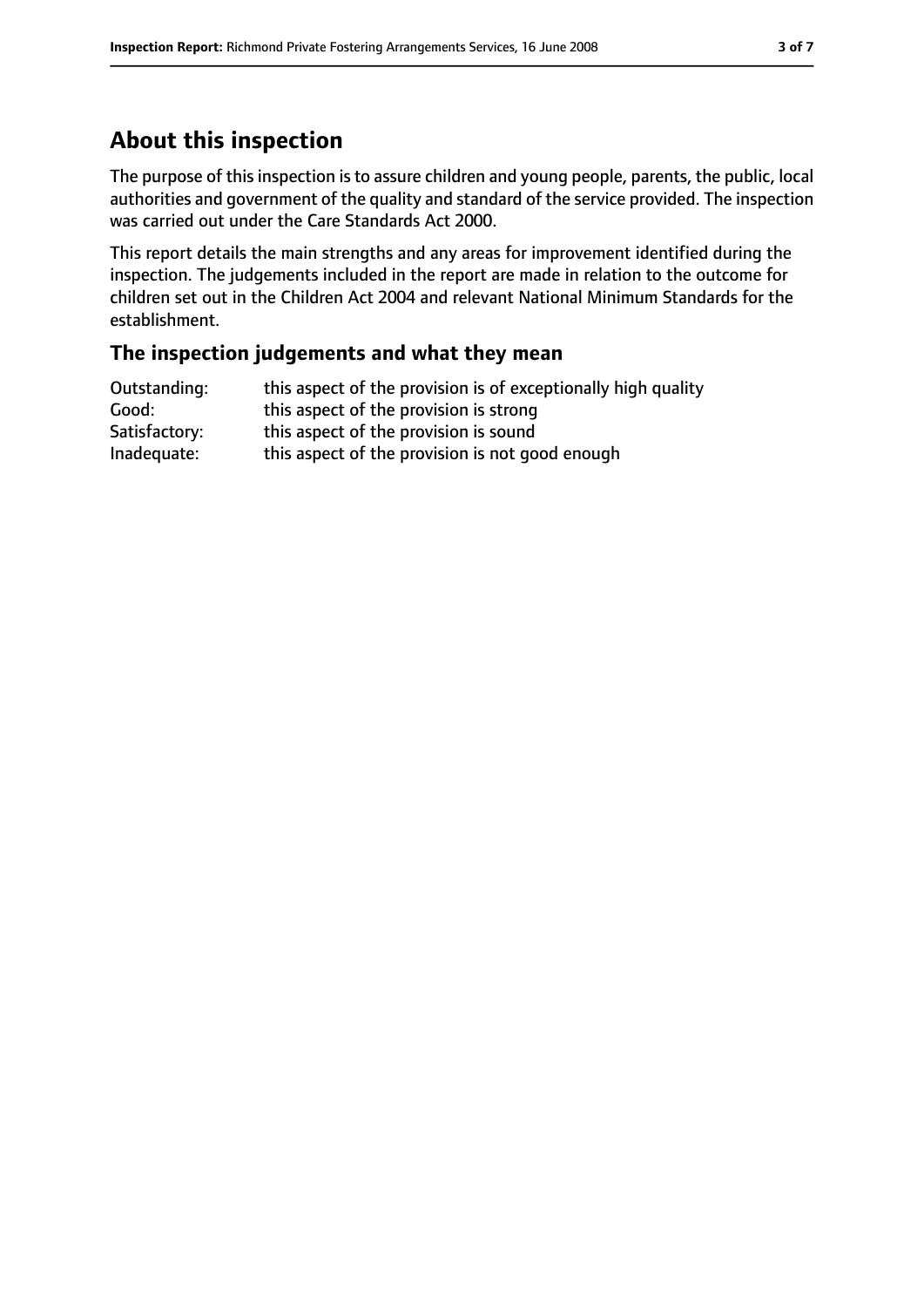# **Service information**

# **Brief description of the service**

The London Borough of Richmond upon Thames holds statutory powers and responsibilities in relation to private fostering arrangements within the borough. The Initial Response Team is the first point of contact and handle all initial enquiries. Notified arrangements identified as private fostering are then transferred to the Family Support Team. The Fostering Team Manager has been identified as the responsible manager for private fostering, and has the responsibility for ensuring that all such arrangements are recorded and that the assessment of the suitability of the carers, and the relevant checks, have been carried out. The Fostering Team Manager has expertise in private fostering and is based in Education and Children Services office at Twickenham.

# **Summary**

At this announced full inspection all key standards were inspected. The outcomes not examined included being healthy, enjoying and achieving, positive contribution and economic wellbeing. This is because there are no key standards under these outcomes. This is the first inspection of the private fostering arrangements made by the London Borough of Richmond upon Thames. This is a good service. Good systems have been developed to promote the service and keep young people safe. A number of different methods have been introduced to raise awareness of private fostering with the members of public and with relevant professionals. The numbers of notified arrangements are low and plans are in place for further publicity with wider distribution of information. There is a clear assessment and decision making process with regard to the suitability of arrangements in place for children. Records of assessments include details of how children's assessed needs would be met.

The overall quality rating is good.

This is an overview of what the inspector found during the inspection.

# **Improvements since the last inspection**

This is the first inspection of the London Borough of Richmond upon Thames against the National Minimum standards for Private Fostering and associated regulations.

# **Helping children to be healthy**

The provision is not judged.

# **Protecting children from harm or neglect and helping them stay safe**

The provision is good.

The local authority promotes awareness of the private fostering service available in the borough. In order to raise awareness on private fostering amongst the authority's partner agencies a report was presented to the Local Safeguarding Children Board (LSCB). To ensure accountability the LSCB has agreed that private fostering would be a priority for them and this would be a standing item on the staying safe subgroup of the LSCB. Clearly written and easily understandable information leaflets were distributed in the local areas, schools and various faith groups. Advertisements and articles were published in the local press. The local authority advertised about private fostering on the public notice boards, G.P surgeries, Richmond borough website and in the local libraries. The private fostering awareness campaign in Richmond has provided valuable information to the local community but has resulted in few notifications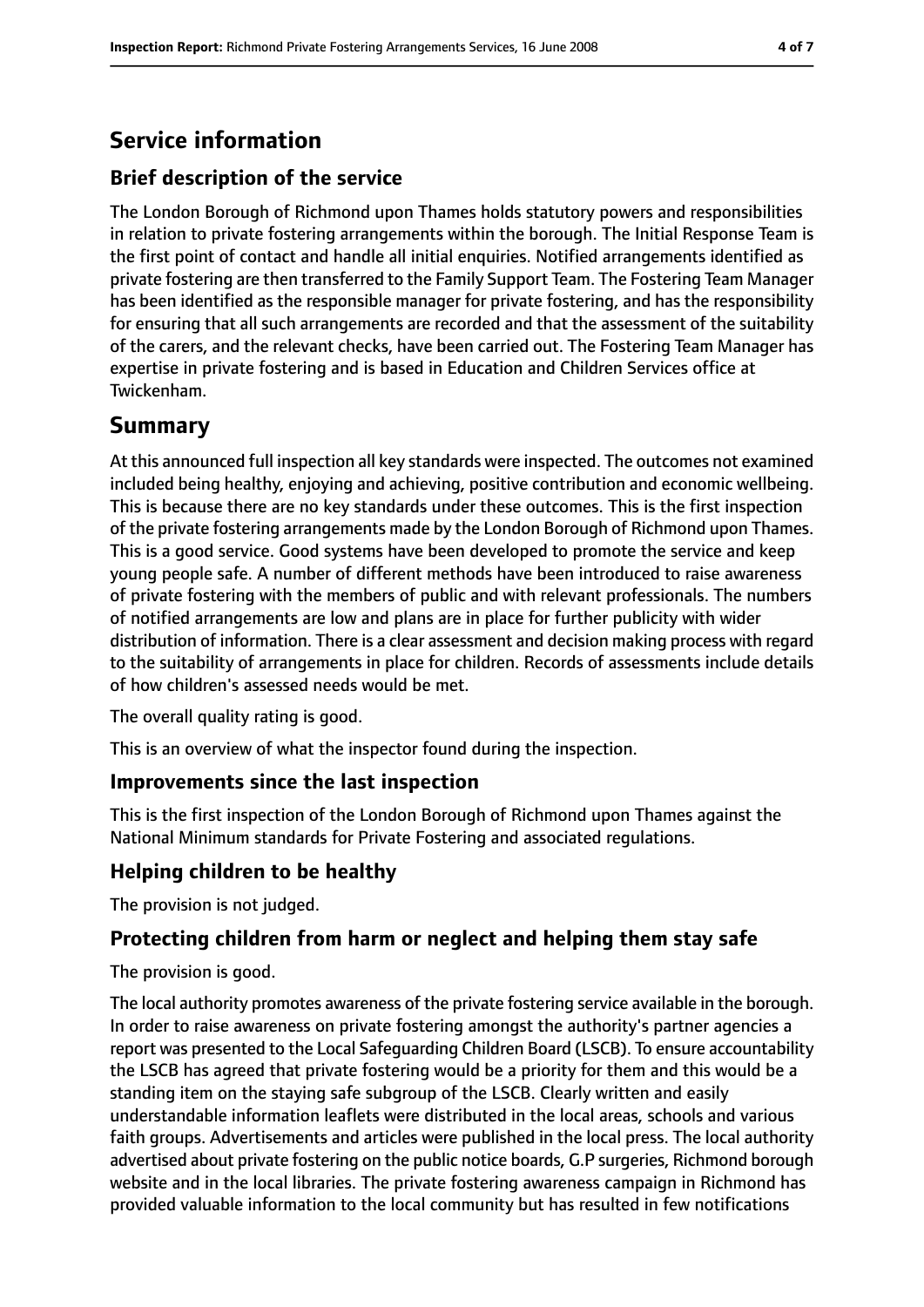being received. The local authority is planning a further publicity campaign to heighten awareness about private fostering and its partner agencies remain vigilant in identifying and notifying of any private fostering arrangements they become aware of. All social workers and relevant professionals have attended training and have awareness related to private fostering. Further training is booked for all staff and professionals. There are identified processes in place to deal effectively with situations where a private fostering arrangement has come to the attention of the local authority. Following the identification of private fostering arrangements an assessment is undertaken which includes details of the household, the suitability of the home environment, the suitability of the carers and issues related to the child's health, education, culture and religion. The assessment includes giving consideration to whether or not a child should be a child in need. Where this is the case, appropriate steps are taken to ensure the safety and wellbeing of the child. Financial arrangements are taken into account and advice is given with regards to benefits. The local authority undertakes an enhanced Criminal Record Bureau (CRB) disclosure for all adults in the household. The full report with recommendations is presented to the private fostering panel. The final decision for the approval or disapproval is made by the assistant director. The full process concludes within 35 days of the original notification. The agency allocates a social worker who is responsible for visiting the child every six weeks. The social worker maintains all records in individual child and private foster carers' files. The records include assessment details, information relating to health and education and comprehensive reports of regular visits to children and carers. The local authority ensures that young people are involved in the assessment and review process. Their views and wishes and those of the people close to them are listened to. Information about advocacy services are given to young people. Training courses are available to all private foster carers; carers are given training information and are encouraged to attend. The local authority is in the process of developing a child friendly leaflet for providing better information about the private fostering.

# **Helping children achieve well and enjoy what they do**

The provision is not judged.

# **Helping children make a positive contribution**

The provision is not judged.

# **Achieving economic wellbeing**

The provision is not judged.

# **Organisation**

The organisation is good.

London Borough of Richmond upon Thames has an appropriate written private fostering policy document in place which includes all the necessary information, such as the legal definition of a privately fostered child, the local authority's duties and functions and awareness of the notification requirements. There is a good system in place to monitor, review and develop the service available to children and foster carers where a private fostering arrangement has been notified. The system includes full details of the process used to assess the arrangements and support and advice available following assessment. The fostering team manager has been identified as the responsible manager for private fostering. However, following the departure of the previous manager the agency has employed a new principal manager for Looked After Children and leaving care team. The newly appointed manager is due to take up the responsibility for private fostering and the local authority needs to confirm this in writing to Ofsted. The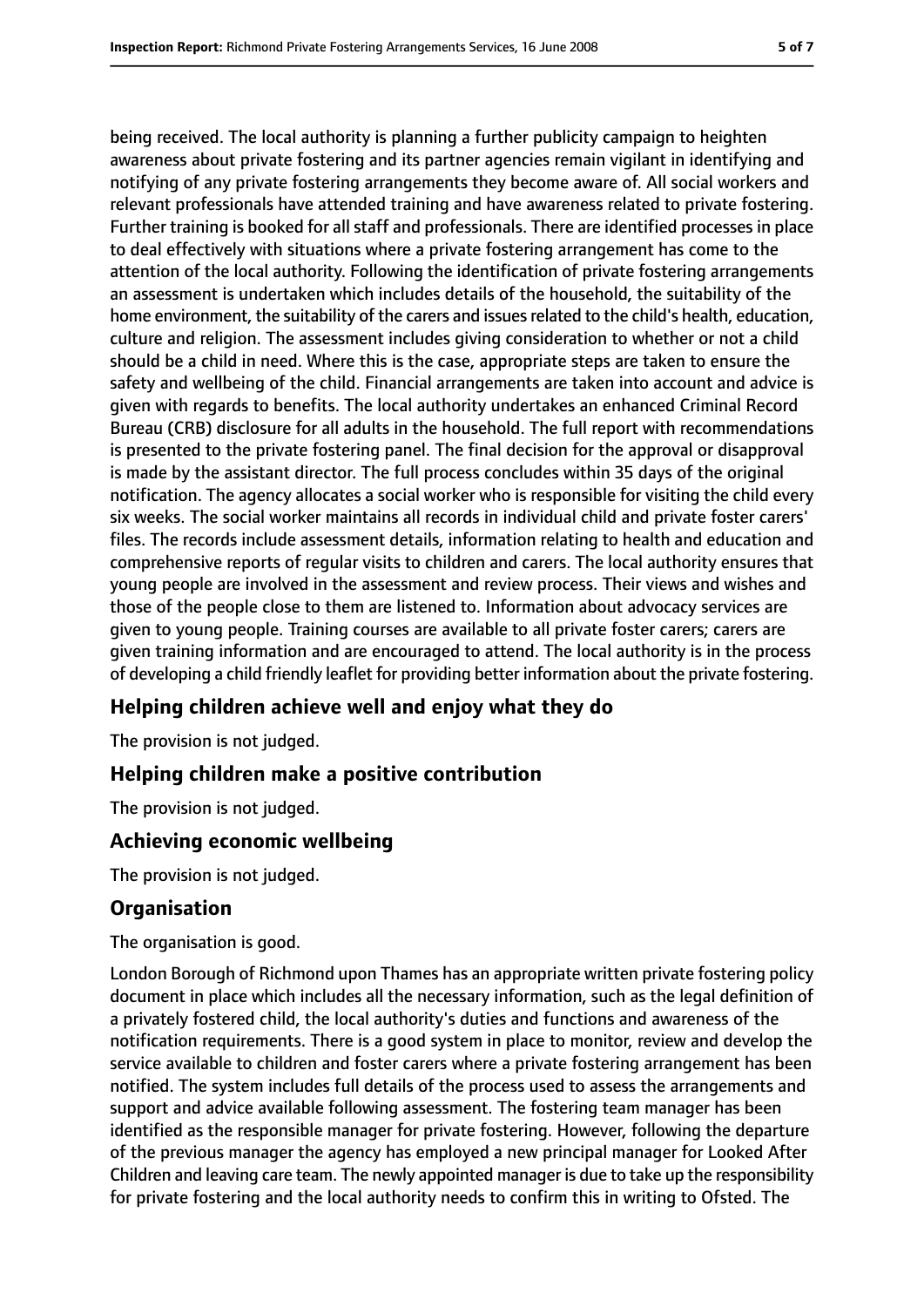agency's policies and procedures include a process for dealing with a situation where unsuitable fostering arrangements have been identified and there is an appeals procedure for use in cases of disagreement. The agency ensures that records are kept of all private fostering arrangements and these are notified as required to the department of Children, Schools and Families. Children's care is monitored and reviewed by social workers who visit every six weeks. They are visited at home, at school and sometimes at alternative agreed venues. Children are seen with carers and alone.

# **What must be done to secure future improvement?**

# **Statutory requirements**

This section sets out the actions, which must be taken so that the registered person meets the Care Standards Act 2000, and the National Minimum Standards. The Registered Provider must comply with the given timescales.

| <b>Standard Action</b> |  | Due date |
|------------------------|--|----------|
|------------------------|--|----------|

# **Recommendations**

To improve the quality and standards of care further the registered person should take account of the following recommendation(s):

- notify Ofsted in writing the name of the manager within the local authority with expertise in private fostering who will be responsible for decisions about the overall suitability of a private fostering arrangement (NMS1)
- develop a child friendly leaflet for providing better information about the private fostering (NMS6).